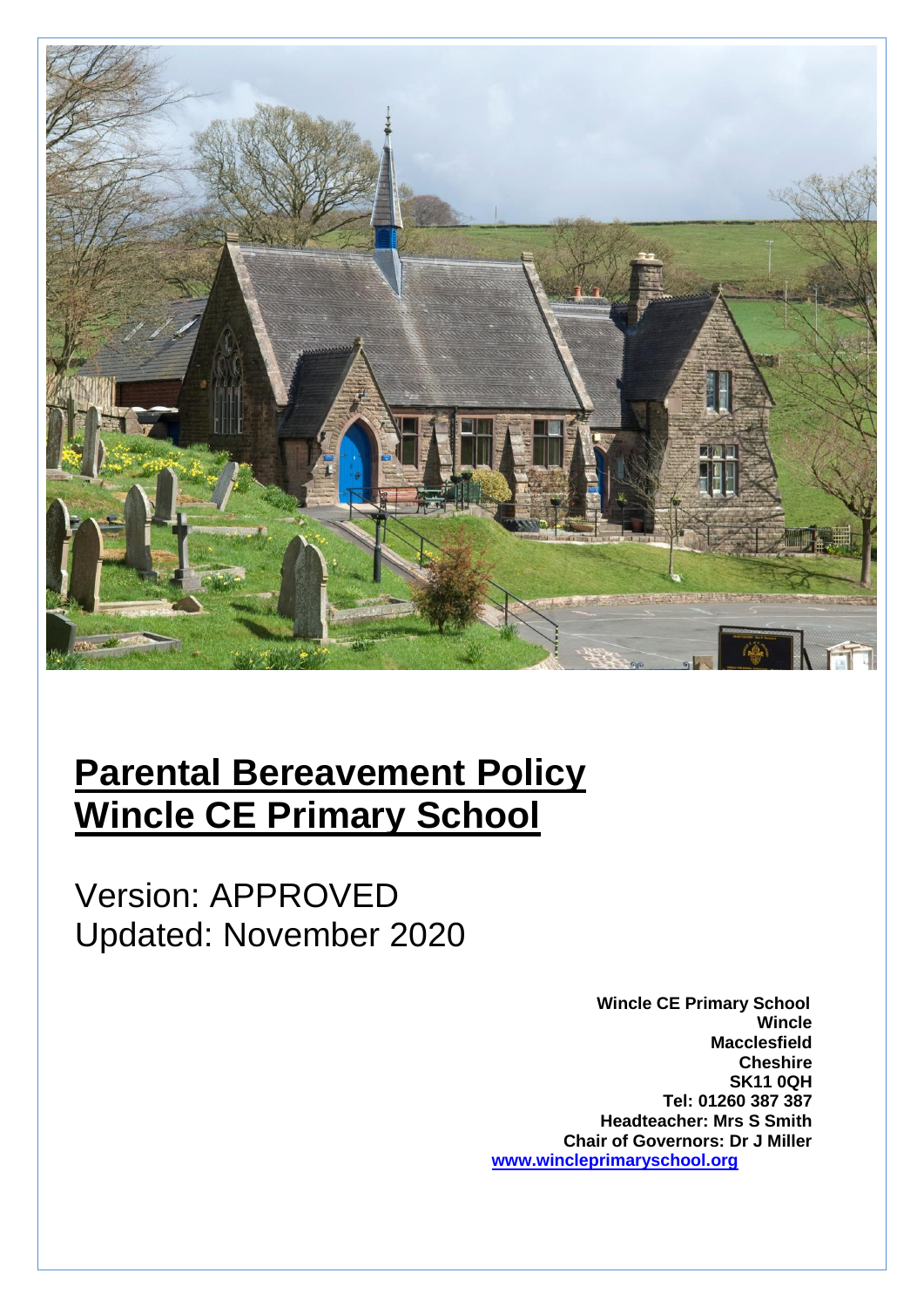# Our school's vision:

*Wincle School creates an enriching and outstanding rural education, nurturing the whole individual: body, mind and soul, inspiring rounded, happy, courageous children who exhibit a passion for learning, a confident faith, a loving concern for community and an inclusive respect for all.* We encourage our pupils to 'Shine like Stars' (Philippians 2:15) and to do this run with the following acronym:

|    |               | No act of kindness, no matter how small, is ever wasted." Aesop                                                                                        |
|----|---------------|--------------------------------------------------------------------------------------------------------------------------------------------------------|
|    |               | we would like our pupils to have the confidence to know that they can make a difference: have hope for the                                             |
| .S | Service       | future.                                                                                                                                                |
|    |               | We encourage our pupils to challenge injustice and inequality                                                                                          |
|    |               | Tour principles are founded on the truth that we are loved by the Father, Saved by the Son and Sanctified by                                           |
|    |               | the Holy Spirit.                                                                                                                                       |
|    | Theology      | $\widetilde{\blacktriangleright}$ We want to ignite passion and curiosity for learning, providing an exciting curriculum to inspire all learners to be |
|    |               | the best they can be.                                                                                                                                  |
|    |               | We encourage our pupils to show integrity                                                                                                              |
|    |               | We would like our pupils to have the courage to fight for what is important                                                                            |
|    | Attitude      | ☆<br>When things are challenging, we would like our pupils to display perseverance and not give up.                                                    |
|    |               | Learn from yesterday, live for today, hope for tomorrow" Albert Einstein                                                                               |
|    |               | We nurture the whole individual: body, mind and soul                                                                                                   |
|    |               | $\hat{\mathbf{X}}$ We encourage the pupils to respect every living creature and show compassion.                                                       |
|    | Relationships | we would like our children to treat other people as they would like to be treated following Jesus' example.                                            |
|    |               | We are all unique                                                                                                                                      |
|    |               | We help all Naildren build trusting relationships                                                                                                      |
|    |               | Clothe yourselves with compassion, kindness, humility, gentleness and patience.' (Colossians 3:12)                                                     |
|    | Shine like    | $\frac{1}{\sqrt{2}}$ I am the Light of the world; he who follows Me will not walk in the darkness, but will have the Light of life."                   |
|    | stars         | (John 8:12)                                                                                                                                            |
|    |               | We would like our pupils to shine in their behaviour, attitudes, relationships and learning.                                                           |

# **PARENTAL BEREAVEMENT LEAVE POLICY**

## **SCOPE**

**This policy has been consulted on with relevant Cheshire East trade union representatives and is recommended to all School and Academies who buy back the Education HR Consultancy Package through ChESS.**

## **POLICY STATEMENT**

Wincle CE Primary School recognises that, while dealing with any bereavement is difficult, the death of a child is among the most devastating events that an employee can ever face.

This policy reiterates our commitment to supporting employees through their grief by ensuring that bereaved parents can take parental bereavement leave.

This policy applies to employees who have suffered the loss of a child under the age of 18 on or after 6 April 2020. The policy also applies to parents who suffer a stillbirth after 24 weeks of pregnancy.

## **WHAT YOU CAN EXPECT FROM THE SCHOOL**

We will:

- Seek to ensure that your mental health and wellbeing is always treated as a priority, and make sure that you are supported if you are facing such issues.
- Ensure that you are fully aware of your entitlement regarding parental bereavement leave.
- Agree and maintain an appropriate amount of contact during parental bereavement leave.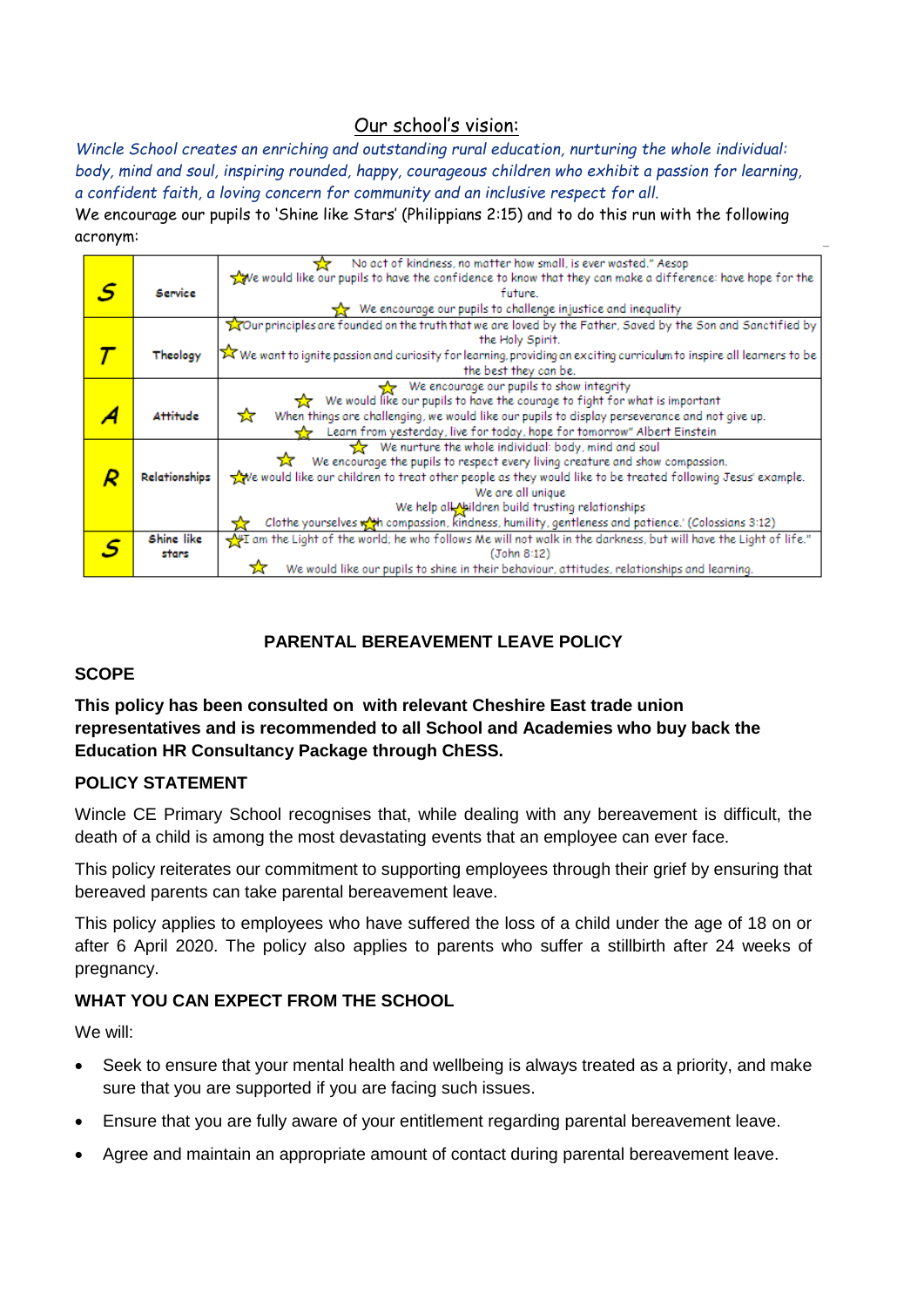- Ensure that you will not be discriminated against or subjected to a detriment for taking leave in accordance with this policy.
- Listen, respond and act appropriately and in a timely manner when you tell us about something that is inappropriate or wrong.
- Respect the confidentiality of all information relating to parental bereavement leave in line with the Data Protection Act 2018.

Your Head Teacher is key to enabling the School's commitment to you.

#### **WHAT THE SCHOOL EXPECTS FROM YOU**

We expect you to:

- Inform your Head teacher if you intend to take parental bereavement leave in accordance with this policy.
- Agree and maintain an appropriate amount of contact with your Head Teacher during your parental bereavement leave.
- Tell your Head Teacher if you see or experience anything that is inappropriate or wrong so that the issue or your complaint may be properly investigated in a timely manner and, if appropriate, action taken. And in the event that you are not satisfied with the outcome and response from your Head Teacher, you should refer the issue up to your /Chair of Governors.
- Comply with the requirements of the Parental Bereavement Leave Policy.

## **PARENTAL BEREAVEMENT LEAVE**

#### **Entitlement to Parental Bereavement Leave**

Whatever your length of service, a bereaved parent can take one week, two consecutive weeks or two separate weeks' parental bereavement leave (for each child who has passed away) if you are the:

- parent or foster parent of a child who has passed away;
- partner of the child's parent, where you live in an enduring family relationship with the child who has passed away and their parent;
- "parent in fact" of a child who has passed away, which means that, for a continuous period of at least four weeks before the bereavement, you have been living with the child and had "day-to-day responsibility" for the child (but you have not been paid to look after the child);
- "intended parent" of a child who has passed away, i.e. a parent using a surrogate;
- "natural parent" of a child who has passed away who is named in a court order, i.e. where a court order allows contact with an adopted child's birth parent; or
- adopter of a child who has passed away.

In practice, this means that most employees with parental responsibility for a child who passes away on or after 6 April 2020 can take parental bereavement leave.

If you have suffered bereavement, but are unsure if you are entitled to parental bereavement leave, you should contact your Head Teacher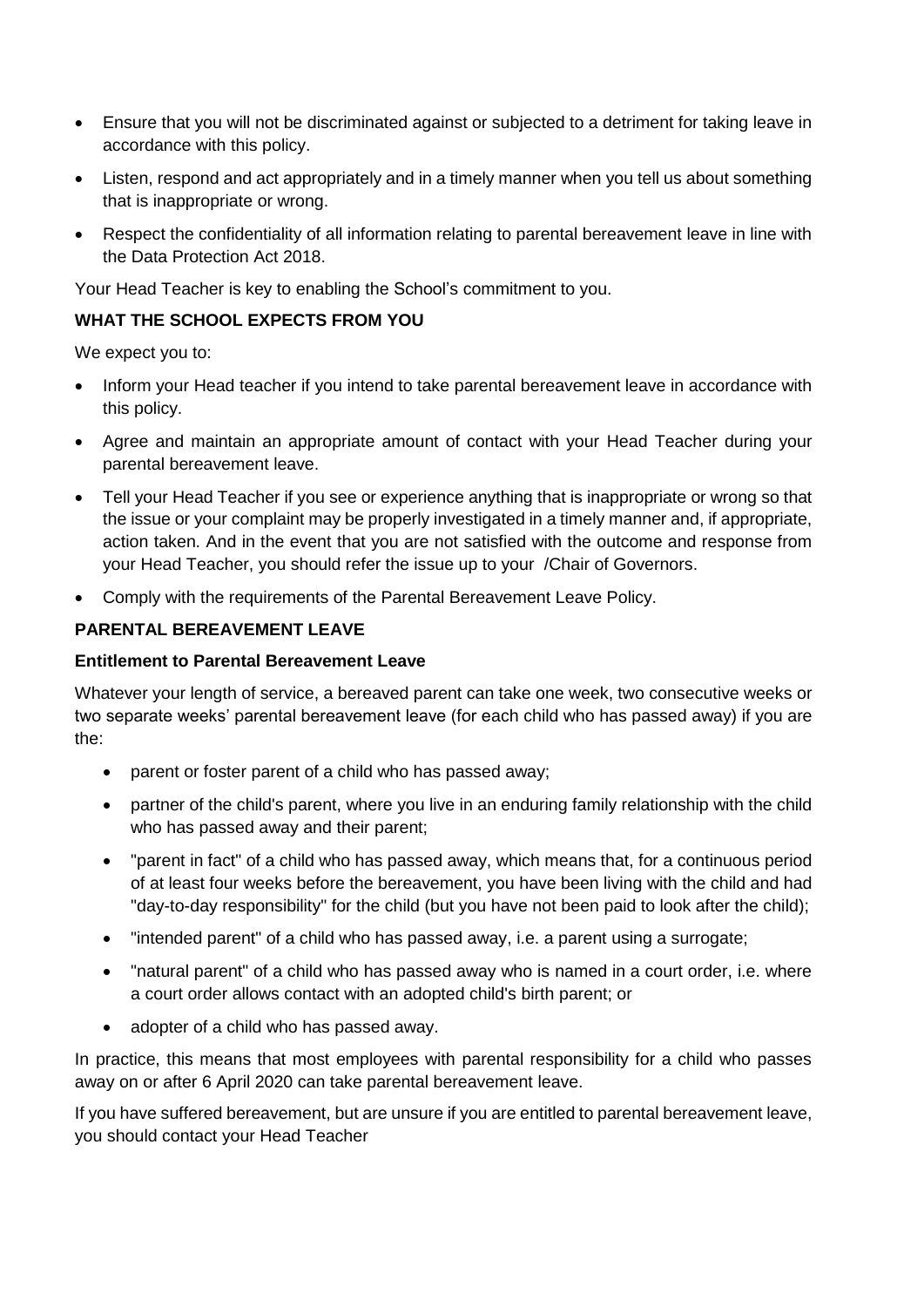#### **What leave a bereaved parent can take**

If you are a bereaved parent, you are able to take the leave as:

- one week;
- a continuous block of two weeks; or
- two separate blocks of one week at different times.

You cannot take the leave as individual days.

The leave must be taken within 56 weeks after your bereavement.

This lengthy period recognises that, as a bereaved parent, you may need some flexibility as to when you take the leave. For example, you may:

- wish to take leave around the first anniversary of your bereavement or at another particular time that is special, such as your child's birthday; or
- already be on another type of leave, such as maternity leave or sickness absence.

If you have lost more than one child, you have a separate entitlement to bereavement leave for each child who passed away.

## **Notice to take Parental Bereavement Leave**

If you intend to take parental bereavement leave within the first 56 days after your bereavement, you can take the leave straightaway. You do not have to provide any notice. This means that you can begin parental bereavement leave by letting your Head Teacher know no later than when you are due to start work or, if that is not feasible, as soon as is reasonably practicable. Informal notification, such as a phone call or email to your line manager, is sufficient in this regard.

If you intend to take parental bereavement leave more than 56 days after your bereavement, you need to give your manager at least one week's written notice of your intention to take parental bereavement leave.

## **Changing your mind about taking Parental Bereavement Leave**

If you have asked to begin parental bereavement leave within the first 56 days after your bereavement, you can cancel your parental bereavement leave, as long as you let your Head Teacher know before your normal start time on the first day of the planned leave.

If you have asked to begin parental bereavement leave more than 56 days after your bereavement, you can cancel your parental bereavement leave, as long as you let your manager know at least one week in advance.

You cannot cancel any week of parental bereavement leave that has already begun.

## **Pay during Parental Bereavement Leave**

The first week of parental bereavement leave is paid at full pay.

The second week is paid at statutory parental bereavement pay if you qualify. To be eligible for statutory parental bereavement pay, you must have:

• at least 26 weeks' continuous employment by the week before the one in which your child passed away (and still be employed by the Council on the date of the bereavement); and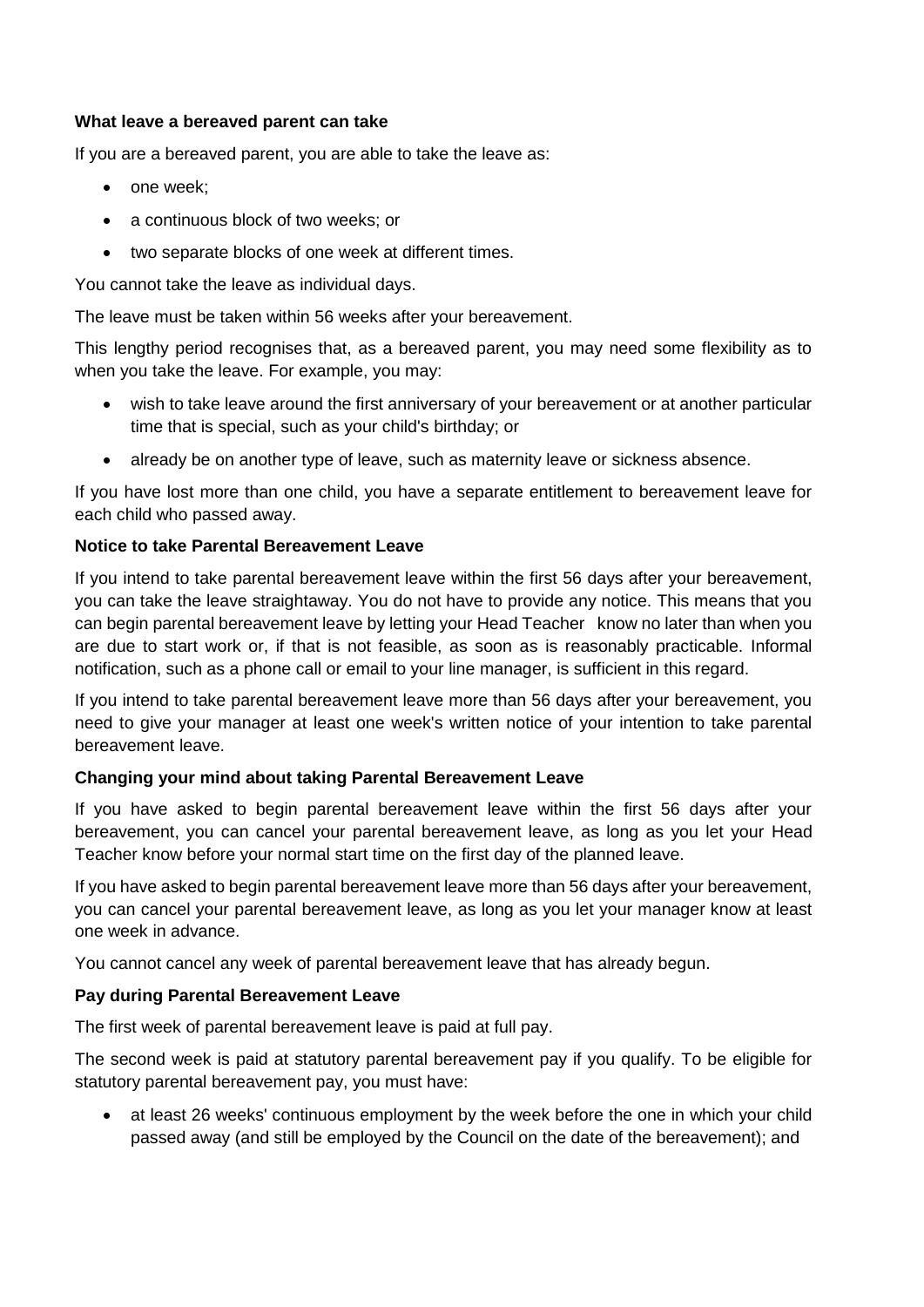• normal weekly earnings in the eight weeks up to the week before your bereavement of at least the lower earnings limit for national insurance contribution purposes.

If you take parental bereavement leave for the second week and qualify for statutory parental bereavement pay, you will be paid at the rate set by the Government for the relevant tax year, or 90% of your average weekly earnings where this figure is lower than the Government's set weekly rate. If you do not qualify for statutory parental bereavement pay, the second week will be unpaid.

You must give us notice of the week during which you wish to claim statutory parental bereavement pay, via a form that your Head Teacher will ask you to sign. You must normally sign and return the form within 28 days of the first day for which you are claiming statutory parental bereavement pay. However, if that is not possible, please sign and return the form as soon as you can.

#### **Rights during Parental Bereavement Leave**

During parental bereavement leave, you will benefit from the contractual and implied terms and conditions which would have applied had you been at work, except for those concerning remuneration, specifically wages and salary.

This means that all other benefits will remain in place. For example, for full year support staff employees contractual annual leave as per your contract of employment during parental bereavement leave including entitlement to bank holidays will continue to accrue. If you are in the Cheshire/Academy's/Teachers' Pension Scheme, pension contributions will continue to be paid.

#### **Returning to Work following Parental Bereavement Leave**

You have the right to resume working in the same job when returning to work from parental bereavement leave. However, if the period of parental bereavement leave is taken consecutively with a period of:

- Ordinary parental leave of more than four weeks; or
- Other statutory family-related leave (maternity, adoption, paternity leave or shared parental leave) taken in relation to the child who passed away, and your total amount of statutory leave taken is more than 26 weeks.

In such cases your right is to return to the same job or, if it is not reasonably practicable to another job which is both suitable and appropriate for you to do in the circumstances

## **External Support**

External sources of help and support for bereaved employees include:

Child Bereavement UK: [www.childbereavementuk.org](http://www.childbereavementuk.org/)

Cruse Bereavement Care: [www.cruse.org.uk](http://www.cruse.org.uk/)

Marie Curie:<https://www.mariecurie.org.uk/help/support/bereaved-family-friends>

## **DATA PROTECTION**

When dealing with parental bereavement leave, Wincle CE Primary School processes personal data collected in accordance with its data protection policy. Data collected from the point at which you inform the School that you are taking parental bereavement leave is held securely and accessed by, and disclosed to, individuals only for the purposes of managing your parental bereavement leave and pay. Inappropriate access or disclosure of your data constitutes a data